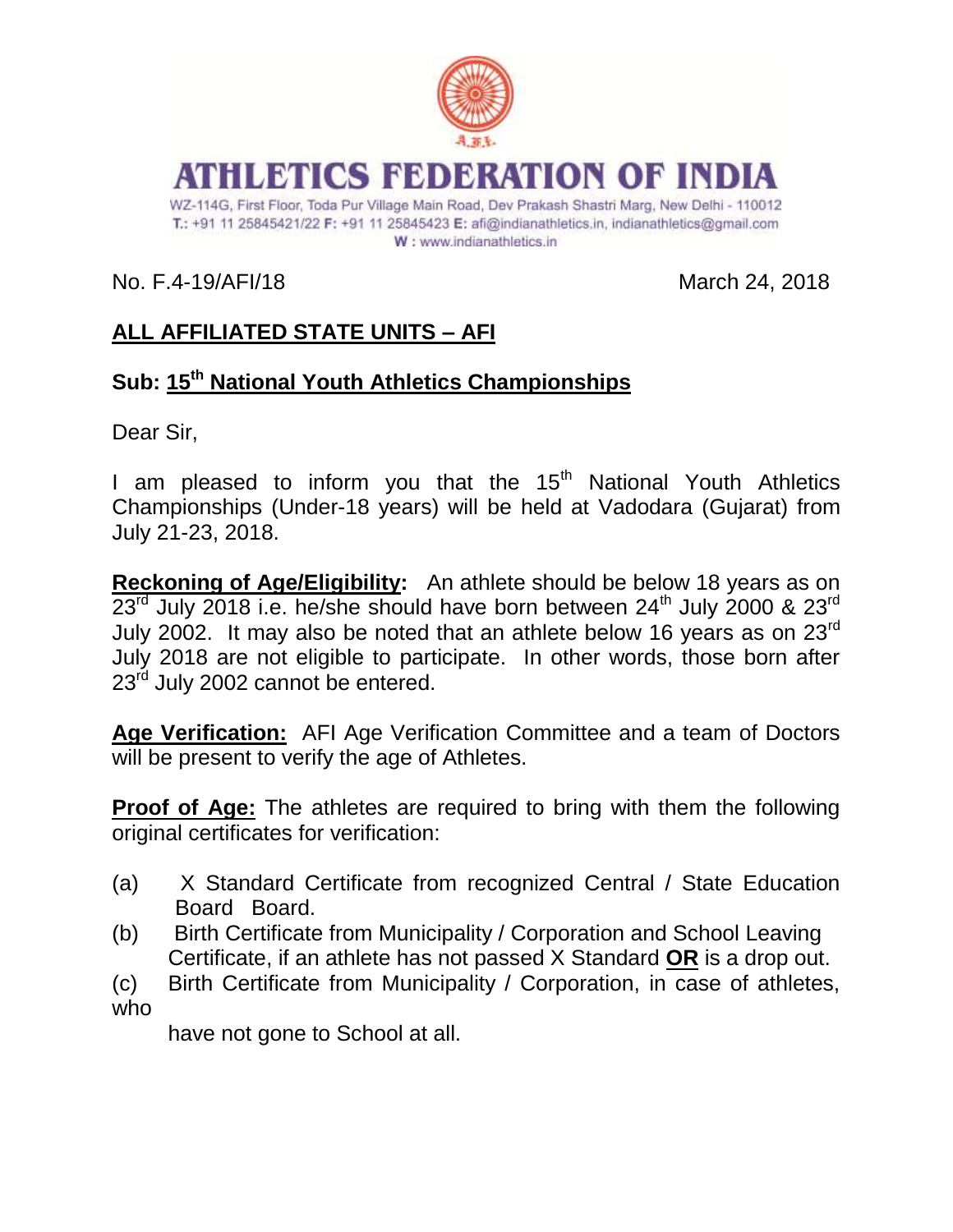**Events to be Conducted**- The list of events to be conducted is at Annexure I.

**Last date of Entry:** The last date of receipt of **Entries is 6thJuly 2018**. In no case, entries received after the due date, will be accepted. Link for Online Entry will open on 15<sup>th</sup> June 2018 on AFI Website.

### **Procedure for Sending Entries**

Please note that Entry of Athletes is to be sent "On Line" by the respective Secretary of the State Athletics Association and **NOT** by the individual athletes. The ID & Password for State Unit has already been sent by Email. In case, of any difficulty, you may kindly contact Mr. Divesh Bhal at his E-mail Id [diveshbhal@gmail.com](mailto:diveshbhal@gmail.com)

It may also be ensured that athletes who meet the entry standard fixed by the Federation, are only included in the Entry List. The entry standard for 2018 is available on AFI Website.

#### **Entries**

It is mandatory to fill all columns in "On-Line" Entry Form.

**No.of Entries**: Each State Unit can enter three athletes in each event.

**No.of Event, an athlete can participate:** An Athlete can participate in two individual events and one Relay.

**March Past:** The March Past by all the participating athletes is mandatory. The Managers/Coaches should therefore, ensure that their athletes participate in March Past. The defaulting athletes will not be allowed to participate in the Championships.

**Flag:** Each participating Unit is required to send its Flag with the Manager of the team.

**Dope Test:** Dope tests will be conducted by NADA during the Championships.

**Participation Certificates**: It is the duty of the Managers/Coaches to collect the Participation Certificate from AFI officials at the venue of Championships. Participation Certificates will be issued to only those athletes, who qualify the Entry Standard.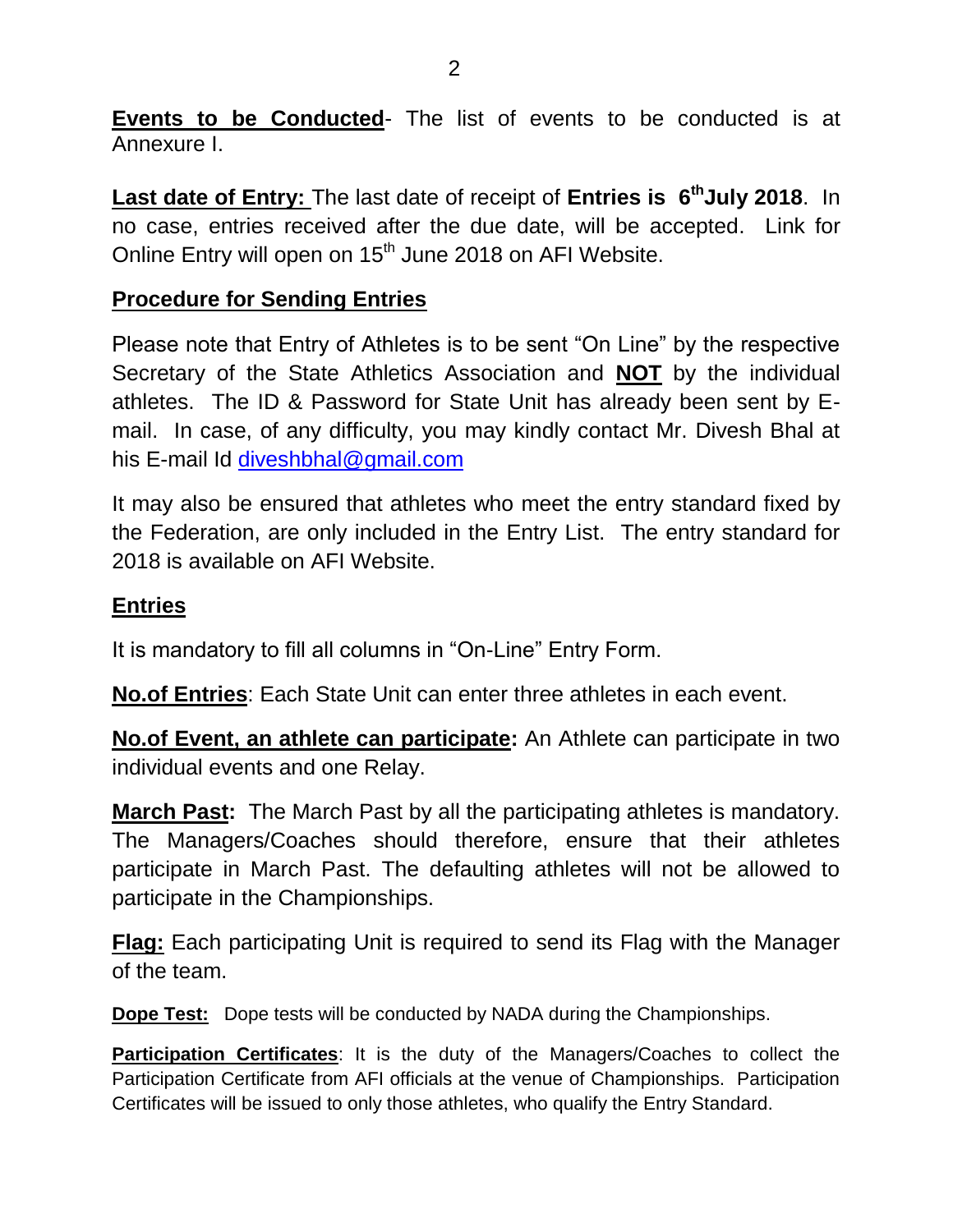**Selection of Athletes by State Units.** You are also requested to send the following documents to AFI :-

- (a) Basis of selection.
- (b) Criteria adopted for selection.
- (c) Minutes of the Selection Committee.

Your kind cooperation for the successful conduct of the Championships is solicited.

Thanking you.

Yours sincerely,

(C.K. VALSON) SECRETARY, AFI

**CC**: - President, AFI Chairman, AFI Technical Committee , , Chief Coach (Juniors**)**

**Encl: As above.**